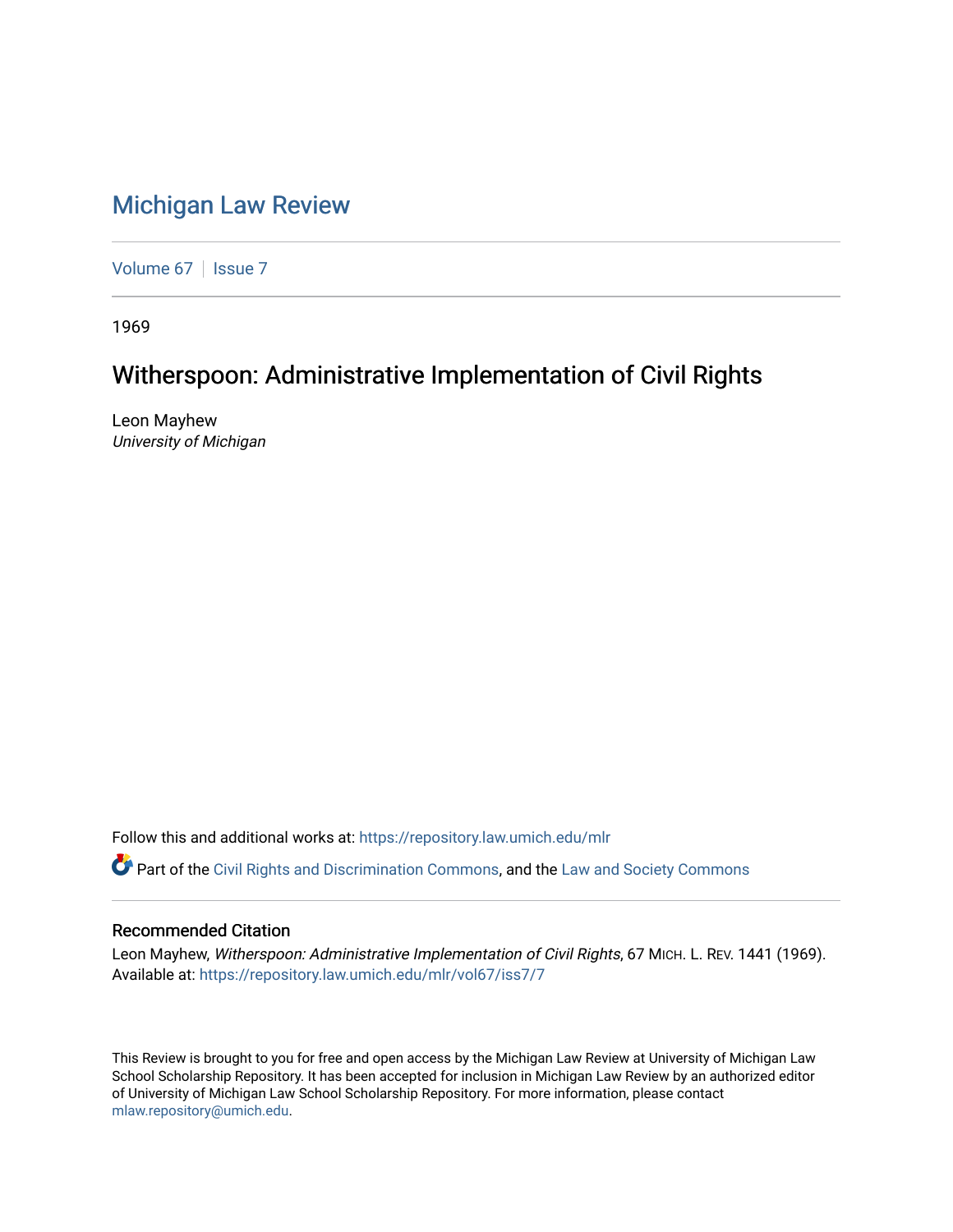#### **BOOK REVIEWS**

ADMINISTRATIVE IMPLEMENTATION OF CIVIL RIGHTS. By *Joseph Parker Witherspoon.* Austin: University of Texas Press. 1968. Pp. viii, 581. \$10.

Nearly three decades have passed since June 25, 1941, the birth date of the administrative law of civil rights. On that day President Roosevelt, by executive order, forbade discrimination on the basis of race, creed, or national origin by federal agencies or by defense industries, and established a Committee on Fair Employment Practice to implement his order.<sup>1</sup> Since 1941 there has been a continuous expansion of administrative activity in this area. We have now had almost thirty years to observe the extension of coverage of civil rights laws and the gradual development of more and more powerful enforcement devices. Provisions against discrimination have entered into the legal order at all levels--in federal law, in federal administrative regulations, in the laws of thirty-seven states and dozens of local communities, in scores of labor contracts, and in the rules and regulations of a great variety of public and private institutions. Employment, education, public accommodations, and housing have come under the purview of the administrative law of civil rights. As coverage has increased, so have the variety and strength of formal administrative powers. Originally armed with only moral force, agencies have gradually been granted both interlocutory and permanent enforcement tools.

What are the lessons of these thirty years? Professor Witherspoon seeks to summarize and capture them in a set of proposed model statutes designed to embody both the proved features of past civil rights law and remedies for known defects. Witherspoon understands that the principal weakness of most of the administrative activity of the past has been virtually exclusive reliance on the complaints of aggrieved individuals as the raw material for enforcement programs. This strategy, which I have elsewhere christened the 'private-law approach"<sup>2</sup> fails to attack patterns of discrimination. Rather, the energies of administrative agencies are dissipated in the conciliation of an endless stream of relatively trivial incidents--arbitrations of misunderstandings, explanations of unintended sleights, and routine surveillance of employment forms and applications.

These following provisions contain the thrust of Witherspoon's legislative proposals:

<sup>2.</sup> L. MAYHEW, LAW & EQUAL OPPORTUNITY (1968).



<sup>1.</sup> Exec. Order No. 9,346, 3 C.F.R. 1280 (1938-1943 Comp.).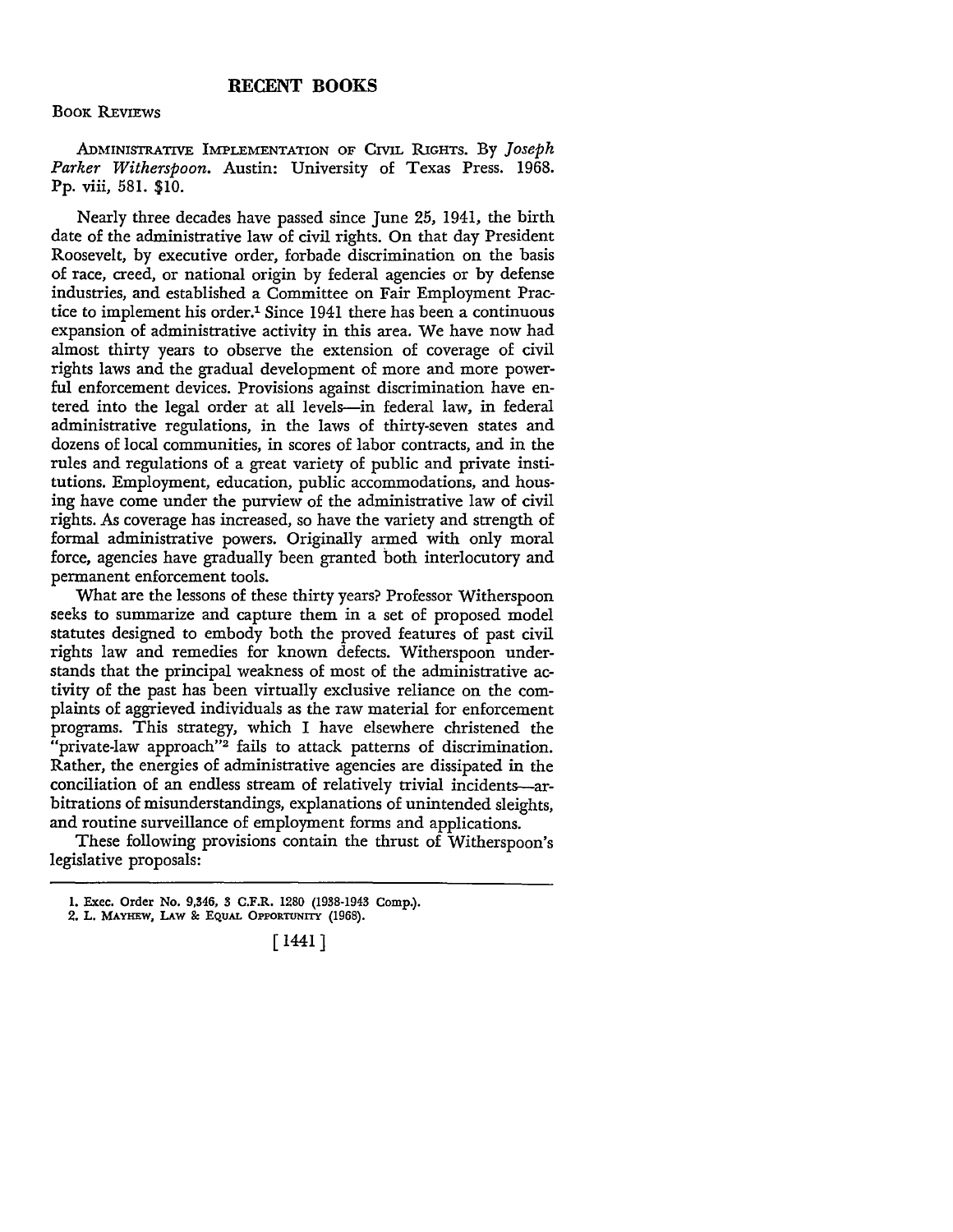*Section 502. Basic functions of the Commission.* (a) The Commission shall perform the following basic functions:

(3) negotiating with governing bodies and agencies of political subdivisions, with state agencies, and with persons and organizations having statewide operations for the taking of action by them to improve opportunities available to minority and other disadvantaged groups and utilizing of inspections, surveys, private conferences, public hearings, reports, and enforcement actions to assure the effectiveness of negotiation;

(4) processing individual complaints ...

(5) undertaking various types of constructive action designed to eliminate the causes of intergroup-relations problems . . . that result from the continued existence of these problems . . . .

(b) It is the sense of the Legislature that the processing of individual complaints should be regulated as far as possible to local sections and that the negotiation and constructive-action functions of the Commission should receive the greatest emphasis in its administration of the Act. [Pp. 315-16.J

It is my unhappy duty to report that Witherspoon's analysis is both indubitably correct and profoundly shallow: correct because he knows the weaknesses of the traditional approach and the appropriate direction of future movement, but shallow because he does not systematically found his argument for change on a persuasive analysis of the failures of civil rights law in the social structure of American society and in the organization of community life. In part, this weakness of Professor Witherspoon's work results from limitations on his sources of data. He has read a large number of statutes, annual reports of commissions, and secondary sources-the kind of literature one can find in law libraries or receive in the mail. That he accomplished anything with such materials is a testimony to his insight and diligence because there is a noticeable lack of trustworthy and substantial documentation in either the selfserving statements of administrative officials about their own work or the pious *pronunciamentos* of liberals who do not want to believe that thirty years' investment in the administrative implementation of civil rights has come to nought, or at least to a dead end. All too often he betrays the "biased sources of his work, to the detriment of his own arguments. At one point he falls into the habit of the annual-report writer and describes a "typical" case of alleged discrimination in employment: A qualified Negro electrician, who was refused employment by a large electric company in Pittsburgh, complained to the Pittsburgh Commission on Human Relations. Intensive investigation revealed discriminatory practices. The Commission corrected them and secured employment for the complainant (p. 112). Such an incident is not only atypical, it is extremely rare. My own research indicates that a case involving a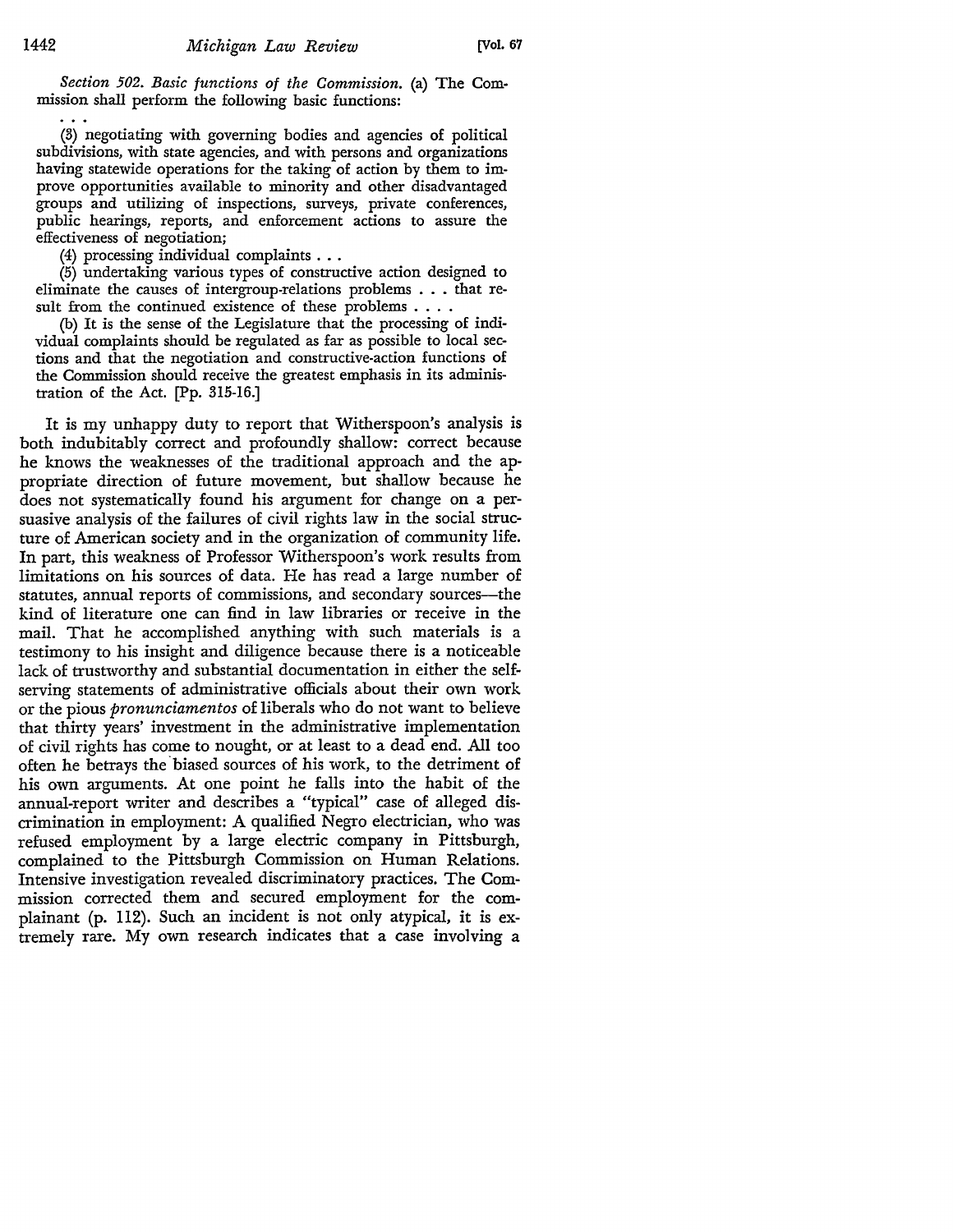complaint filed by a dismissed Negro elevator operator, who was replaced by another Negro elevator operator in a building in which all the elevator operators were Negro, is as "typical" as the usual examples given in annual reports. To accept incorrectly the Pittsburgh Commission's designation of the typical case is to undermine the author's own argument that complaints are not effective instruments of law enforcement. Similarly, although Witherspoon recognizes that commissions do not receive many useful complaints (pp. 158-59), he is willing to accept the common argument that the dismissal of a high percentage of complaints betrays a weakness in commission procedures (p. 177). The main reason for a high level of dismissed complaints is that a large proportion are ill founded. The dismissals do not mean that there is no discrimination, but they do indicate that private complaints do not provide an effective means of attacking it. More generally, in assessing performance, Witherspoon does not hesitate to cite comparative statistics from various administrative bodies despite the fact that the commissions generally use unrevealing or deceptive categories of figures which cannot be compared.

Similar caveats must be entered against Witherspoon's faith that more aggressive policies of enforcement directed against patterns of discrimination will be more successful. Here he relies on the reputation and. testimony of commissions that are known to have attempted strategic attacks on whole industries or spheres of employment. The New York State Commission is considered to be quite vigorous and Witherspoon cites its experience as an example of the relative success of militant enforcement, relying on its own reports and a private study by Norgren and Hill<sup>3</sup> (p. 119). However, confronted with adverse criticism of the New York Commission by civil rights groups, he retreats and concludes that they have not moved very far beyond the case method (p. 127). The Philadelphia Commission emerges as an even greater hero, for it has in fact engaged in a broad program of inspection, reporting, and negotiation on an industry-wide basis (pp. 202-05). He accepts its testimony of its mvn success; to me it is self-serving. Neither the Philadelphia Commission, nor any of the other supposedly aggressive commissions -New York State, Pennsylvania, Pittsburgh, New York City-have been subjected to a rigorous, independent review by a professional investigator. In the absence of an audit by a qualified expert who has access to the record and to the industries in question, the verdict should be that success has not been proved.

Conversely, the Massachusetts Commission emerges as a goat, despite the fact that, were evidence of the quality adduced by Nor-

<sup>3.</sup> P. NORGREN & S. HILL, TOWARD FAIR EMPLOYMENT (1964).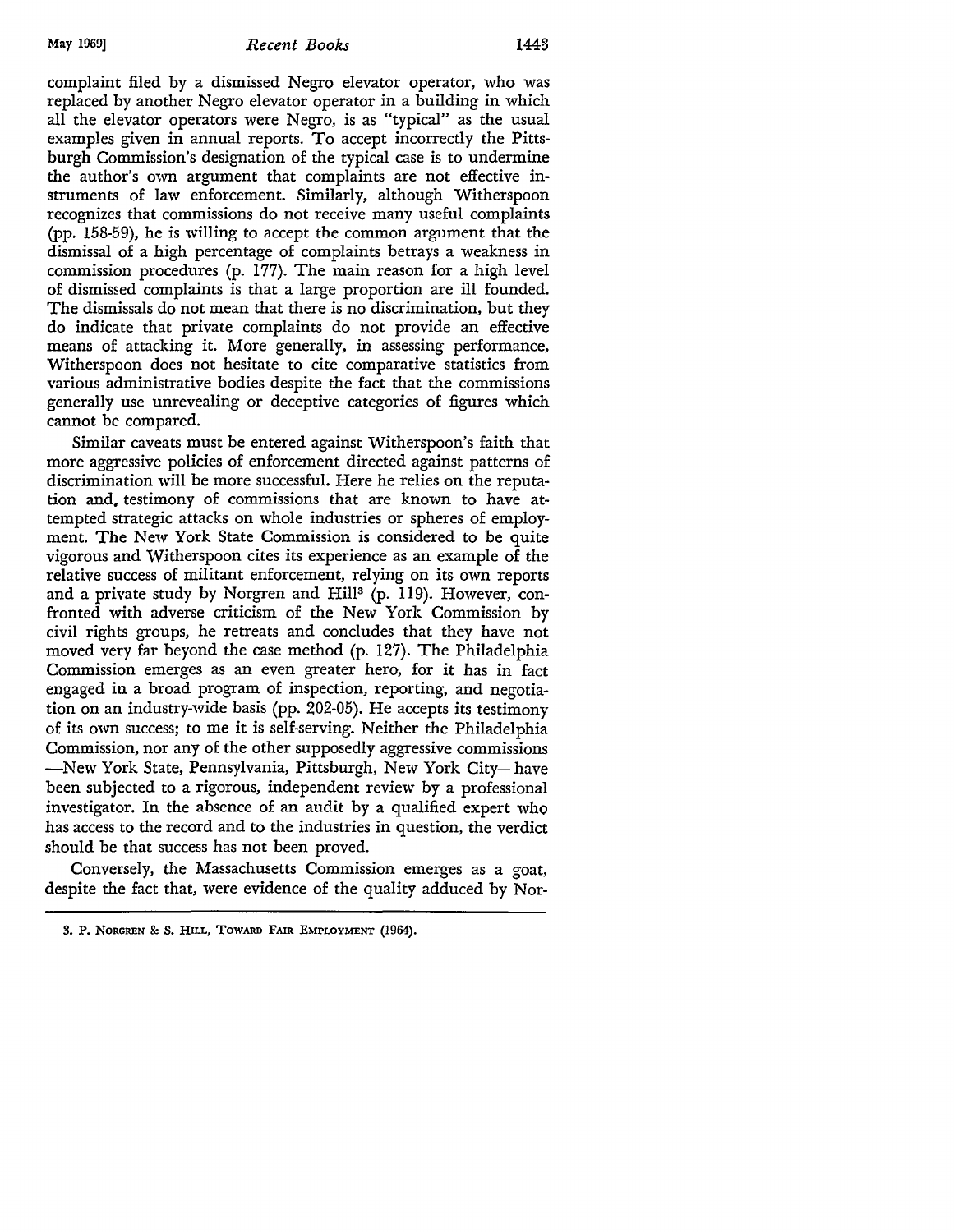gren and Hill accepted, Massachusetts has a fine record.4 The Massachusetts Commission is known to be weak because it has been subjected to close examination by an independent investigator; the Massachusetts Governor's Commission had access to the report of the examination and it, in turn, issued a report which was available to Professor Witherspoon.<sup>5</sup>

So far my criticism has been superficial; it relates to the quality of the evidence and to the confused picture that necessarily emerges when an investigator relies primarily on existing public documents. The problems are deeper. In relying on such documents, one can achieve no more than a rare glimpse of the social context in which agencies operate or the hard social realities that they must face. If the Philadelphia Commission has been more militant, what has allowed the Commission to get away with it? If it has successfully changed patterns of employment in whole industries, how, precisely, did it accomplish that objective? From time to time Witherspoon has glittering insights into the social character of discrimination, the structured exclusion of minority groups from the mainstream of community life, and the political difficulties of commissions, but he does not thoroughly and consistently base his analysis on a solid appreciation of those facts of life.

The fundamental obstacle to the elimination of discrimination is de facto segregation in all its complicated, subtle, and unexpected forms. Early in the history of the administrative implementation of civil rights, the problem was seen as one of eliminating overt, deliberate policies of discrimination. That form has by no means been destroyed, but there is growing recognition that even if racist exclusion is destroyed, the actual structure of minority group participation will not necessarily change. As long as patterns of housing segregation exist, as long as there is segregation in voluntary associations, as long as minority groups are cut off from the networks of communication in the community-in short, as long as segregation remains in any area of life—it will be reproduced in other areas of life, because the various spheres of human activity are linked to each other, embedded in a common social structure. Witherspoon recognizes that patterns of de facto segregation require affirmative action in order to change these social realities. However, he fails to follow the logic of this position to its formidable conclusions. A unified account of de facto segregation would appreciate that there is an intimate affinity between de facto segregation and the failure of the current policy of enforcing equality of opportunity through indi-

<sup>4.</sup> *See, e.g.,* the statistics presented in MAsSACHUSETIS COMMISSION **AGAINST** DIS• CRIMINATION, 1952 ANNUAL REPORT 9-10.

<sup>5.</sup> SPECIAL STUDY COMMISSION To REVIEW THE FuNCTIONS AND POUCIES OF THE MAS• SACHUSETTS COMMISSION AGAINST DISCRIMINATION, REPORT (1964).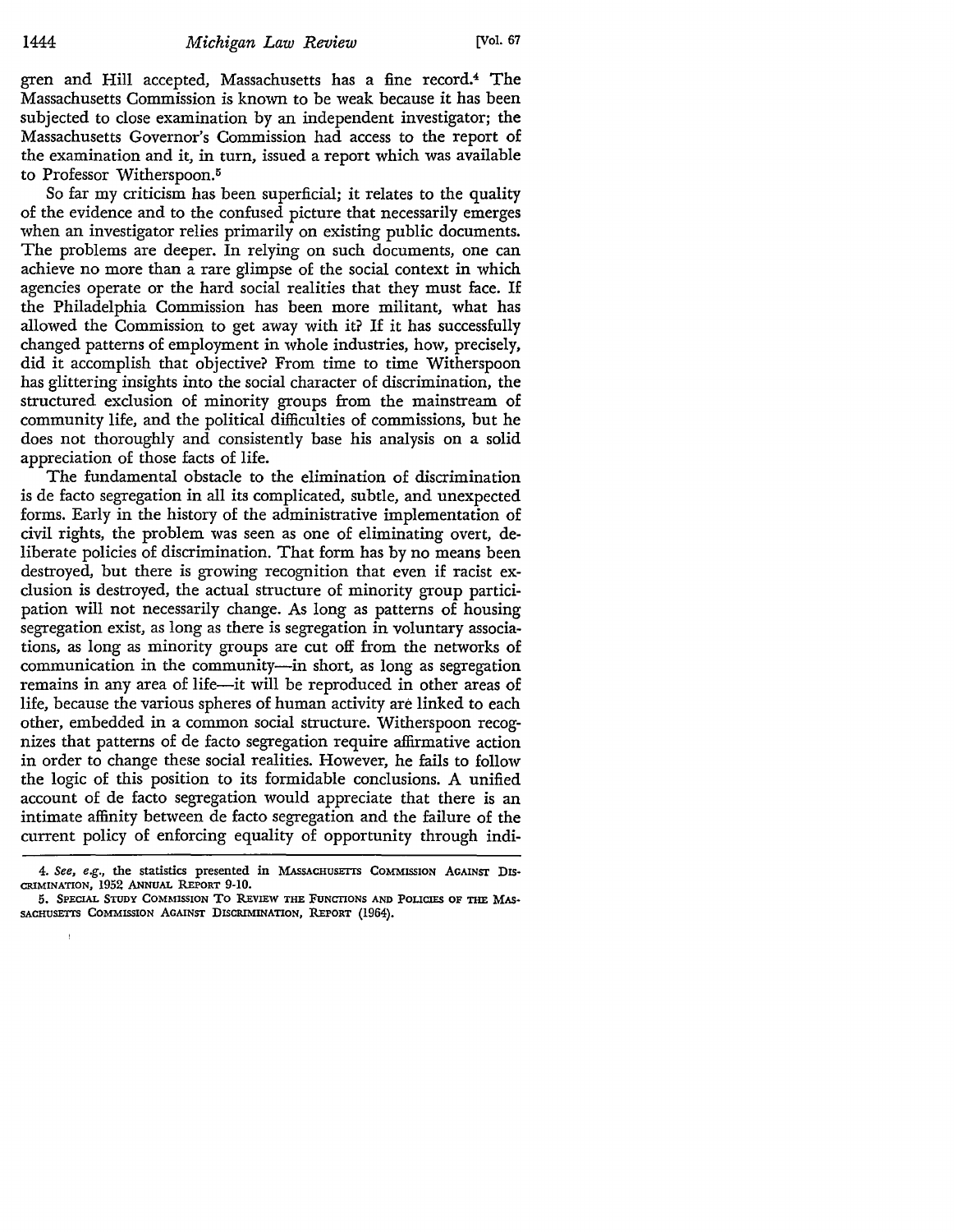### May 1969] *Recent Books* 1445

vidual complaints. Both result from the same cause. Minority groups are so excluded from the mainstream of participation in social life that de facto segregation is everywhere-even, ironically, in the patterns of complaints against discrimination. A passive approach to the administrative implementation of civil rights has the same weakness as a passive approach to the elimination of discrimination within any institution, be it a business firm, an educational facility, or any other association. All require the same remedy, the active construction of *institutions of incorporation-institutions* designed to reach out and include minority groups in their activities.

Institutions of incorporation are more easily recommended than constructed. Here Professor Witherspoon's plans are sketchy indeed. He suggests that we could write a statute calling for a more active approach, but he does not tell us how we could make it work. He merely tells us that it has worked in Philadelphia. Perhaps it is asking too much to demand practical advice from a book devoted primarily to legal analysis; the technical side of negotiating change is beyond the scope of purely legal problems. The flaw in that defense is that the two are not separable: purely legal problems may pose the most serious obstacle to a more active approach. Is it possible that, having spent the better part of thirty years establishing nondiscrimination clauses in the legal order at every level, we will now find \_that these clauses obstruct the attempt to *include* minority groups in all phases of American life? There is a tension between the idea of nondiscrimination, in the sense of passive color blindness, and active incorporation, in the sense of deliberately constructing avenues of access to opportunity. The latter implies not color blindness but attention to color, even, in some cases, implicit or explicit discrimination against majority groups. The tension leads to legal problems which began to fester in the fifties when an agreement between Negro groups and New York breweries to increase the employment of Negroes by working toward a quota of black workers earned the displeasure of the state commission against discrimination. 6 Recently the federal Office of Education warned Antioch College that it must desegregate its black studies program or face loss of federal funds.7 More generally, many firms have used state laws against discrimination as weapons against the presidential equal opportunities programs that demand compliance reporting. "How can we tell you how many minority group members we employ when state law tells us we must be color-blind?" Witherspoon's model civil rights act would take care of this particular problem, but not the generic problem as- it has become manifest in recent years.

<sup>6.</sup> STATE OF N.Y. INTERDEPARTMENAL COMMITTEE ON LOW INCOMES, DISCRIMINATION AND Low INCOMES (1959).

<sup>7.</sup> *Z1* CoNG. Q. 367 (March 14, 1969).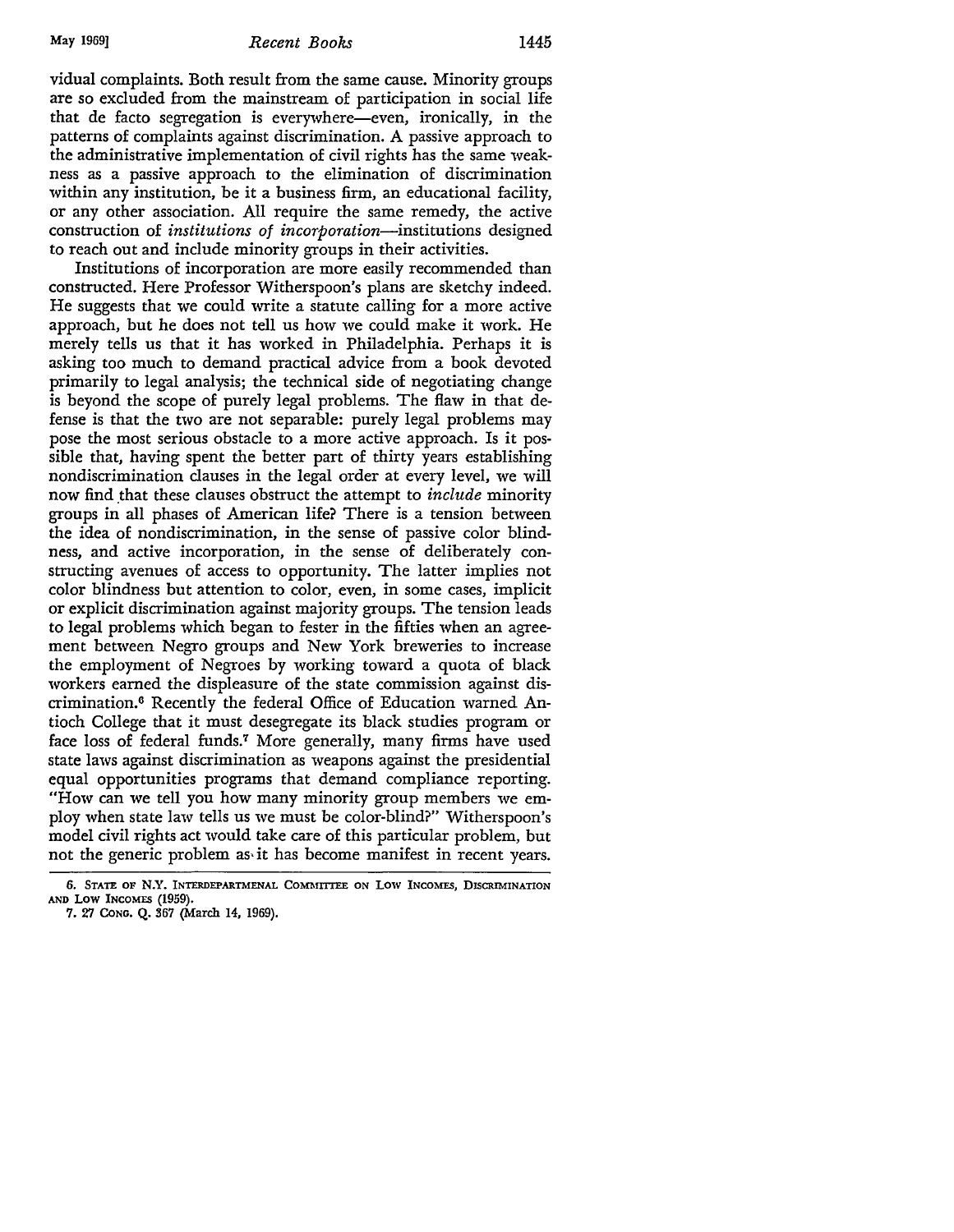Indeed, if his proposed reforms are carried out, the latent tensions in the two approaches will become progressively salient. Does Witherspoon's model act require the following amendment?

Nothing in this act may be construed to forbid the development or implementation of any reasonable program designed to increase economic and cultural opportunities for the members of any racial or ethnic group that suffers from unreasonable deprivations of opportunity.

Would such an amendment be constitutional? At one point Witherspoon does suggest a line of argument that might be used to justify an explicit permissive clause of this sort. His proposed statutes forbid not just discrimination but "certain unreasonable practices and policies; including discrimination" (p. 308). At various points discrimination is defined as direct or *indirect* exclusion. Witherspoon apparently believes that the use of the broad concept "unreasonable practice" would permit the expansion of laws against discrimination to cover the variety of practices that in fact restrict opportunity.

The principle to be established should be one prohibiting any method of conducting a business, profession, or government agency that unreasonably restricts a person of any race, color, religion, sex, national origin, or age in obtaining employment, housing, home financing, public accommodations, education, or otherwise participating in any phases of community life. [P. 206.]

That is an interesting idea but is too limited. What would Witherspoon's proposed statutes *permit* businesses, professions, and government agencies to do? How far will it allow organizations to go in establishing new forms of opportunity? That the problem has not been seriously considered is clear from the fact that the proposed new acts contain some inappropriate vestiges of the civil rights laws of the past and present. Section 825 of the model state act provides that it is unlawful for any employer prior to employment to make inquiry concerning the race or ethnic origin of any applicant for employment. Such provisions are common in the present civil rights laws, but how can an employer actively seek to employ minority group members and still conform to this edict (p. 341)?

One of the proposed statutory definitions of discrimination, despite its breadth (or perhaps because of it), raises many questions:

*Section 701. Definitions .* ...

 $\ddotsc$ 

(6) "Discrimination" means any direct or indirect exclusion, distinction, segregation, limitation, refusal, denial, or any other differentiation or preference in the treatment of a person or persons on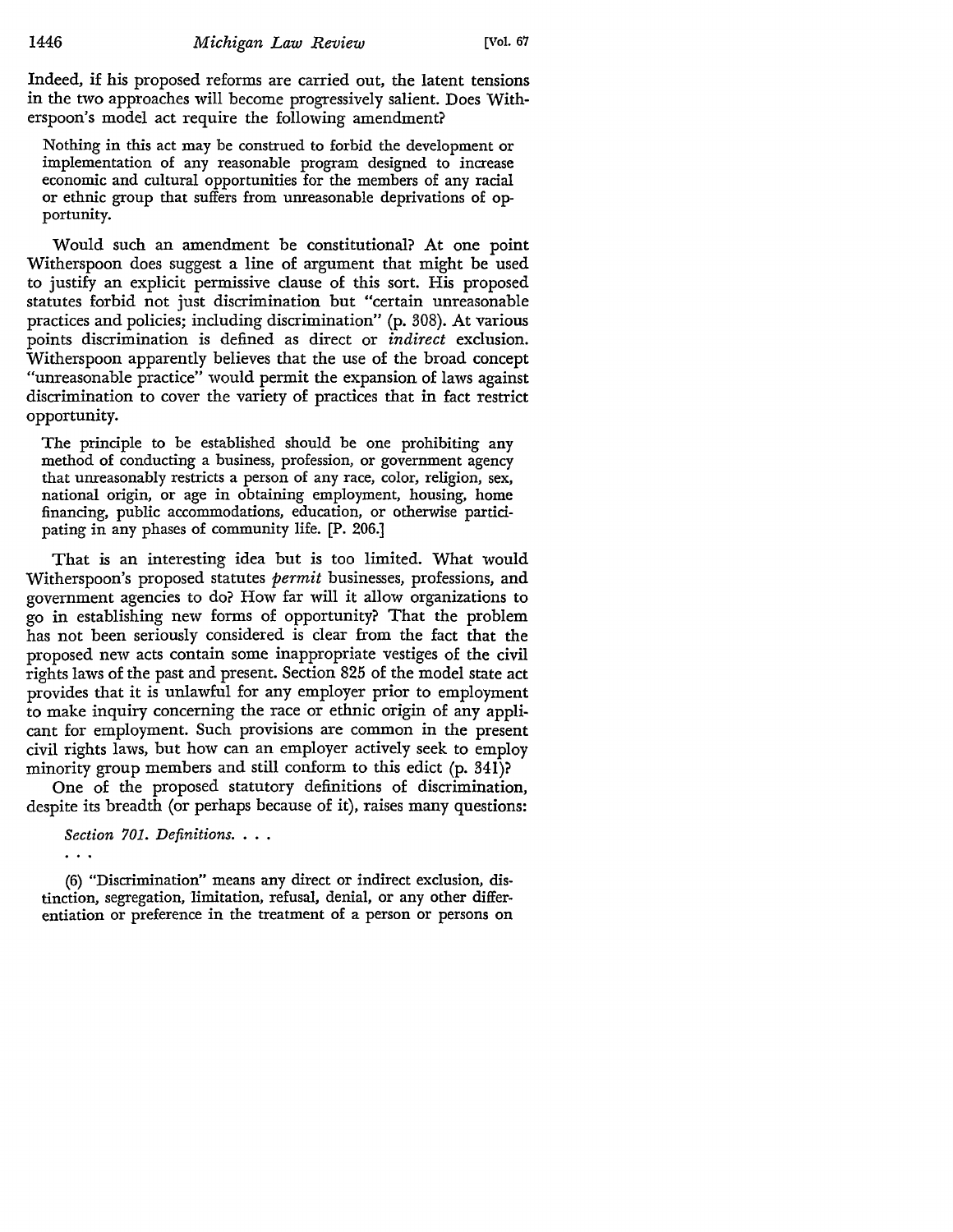account of race, color, religion, ancestry, national origin, age, sex, or economic status .... [Pp. 323-24.]

Under that standard, would a training program designed to improve opportunities for Negroes be a case of segregation? Would it indi*rectly* discriminate against potential Caucasian trainees?

More aggressive enforcement of the traditional conceptions of equal opportunity will not meet the new and emergent demands of minority groups. And in a very profound sense, civil rights law has always been oriented to trying to meet demands-to the reconciliation of groups. Discrimination has not been treated as a crime, as a violation of the moral order; past civil rights laws have contained penalties not for violating the law but for violating the orders of civil rights commissions. It is as if a victim of robbery could do no more than file a complaint with an antirobbery commission. The commission would then conciliate the claim, attempt to achieve reparations, and order the robber to cease his life of crime. Only after violating the cease-and-desist order could the robber be subject to criminal sanctions. Witherspoon retains this conception of discrimination in his proposed legislation.

Civil rights law has to a large extent been patterned on labor law, specifically the National Labor Relations Act. The emphasis is on negotiation, conciliation, and standards of fairness. If this is to be the approach, then it would seem that the law must recognize and cope with the actual character of the demands that are being pressed. Members of the new generation of blacks do not want their blackness denied; for them, to be treated universalistically is to be denied identity, and, more important, to be denied power. They do not want color-blind treatment, they want a piece of the action. Witherspoon fails to appreciate the significance of this movement from color blindness to color consciousness.

Finally, I should enter a word on Witherspoon's faith in localism in the implementation of civil rights (pp. 215-87). A great deal of Witherspoon's most detailed analysis concerns problems in the Southwest (Austin, Texas, in particular). As to conditions and forecasts for this region I bow to Professor Witherspoon's superior expertise. At the same time, I cannot accept on faith his basic premise that legal action in the local community provides a superior vantage point for attacking problems of discrimination. It is true that one can argue sociologically that the production of change requires action at the grass roots. But one can also argue that it is local politics which is most thoroughly controlled by the least responsible interests in our political system, and that a locally based commission is the most corruptible. Witherspoon argues that the greater militancy of such local commissions as those in New York City, Philadelphia,